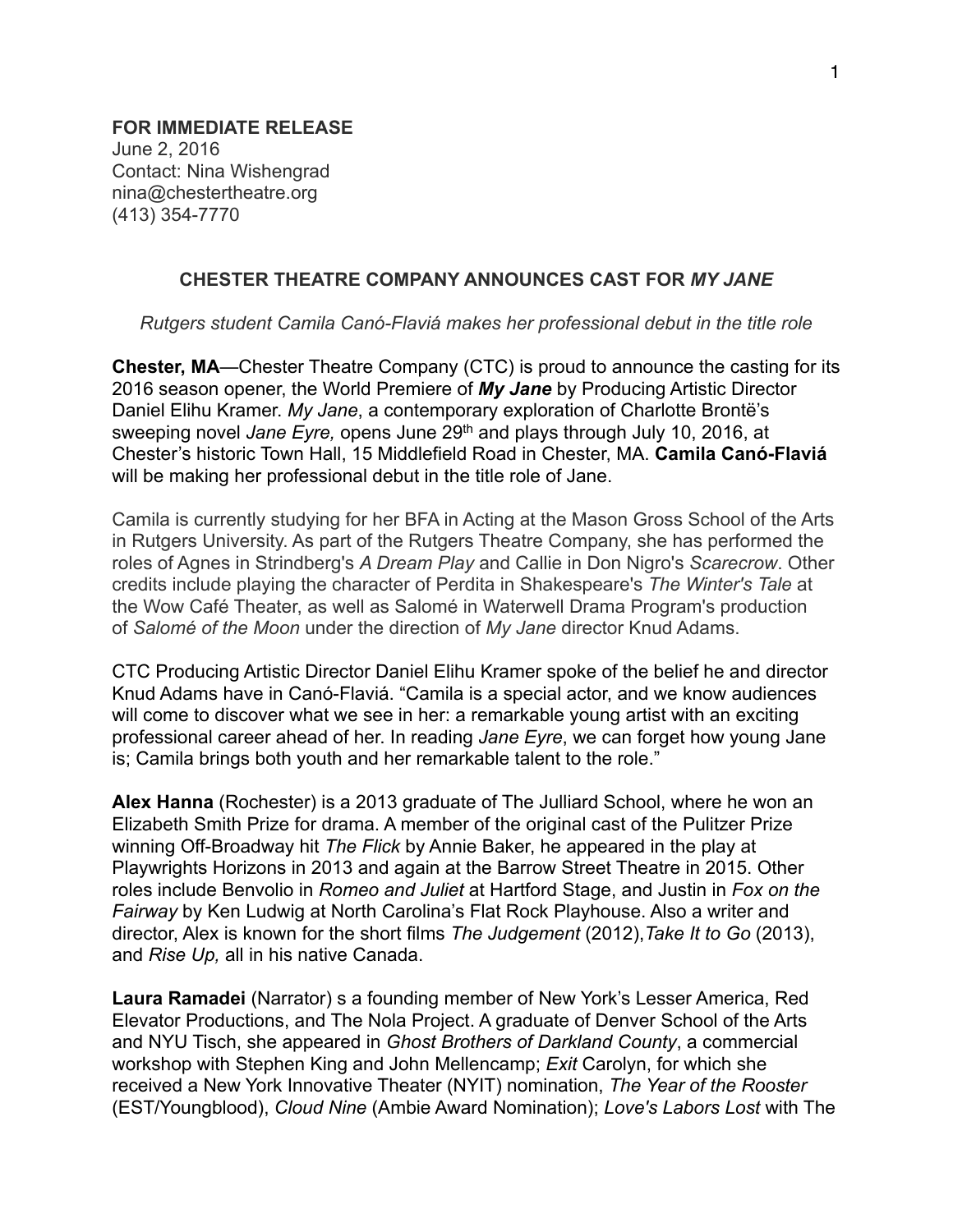Nola Project; and *Too Little Too Late* (HERE Arts - NYIT Nomination). Her film and television credits include roles on *Orange is the New Black*, *Another Kind*, *Lizzie and M*e, *Gasoline*, *Night Crawlers*, and *Eagles Are Turning People Into Horses* (BriTANick). She is also known for her work in new media, including *Compulsive Love* with Viralcom. Laura has performed and worked behind the scenes at The Public Theater, Dixon Place, the Pearl Theater, 59E59, HERE Arts Center, Theater for the New City, Theater 80, Ensemble Studio Theater, and LAByrinth, among others. She currently serves as the Director of Creative Development at the newly formed American Playwriting Foundation.

**Claire Siebers**' (Mrs. Fairfax, Blanche Ingram, and others) numerous New York appearances include *Interviewing Miss Davis* and *Anniversary* at the Ensemble Studio Theatre Marathon; *Too Little Too Late* with HERE Arts Center; and *Time Is the Mercy of Eternity* by Deb Margolin, with Lisa Kron. She was seen in *Schmoozy Togetherness,*  directed by Johanna McKeon, *When You're Here,* directed by Portia Krieger, and *After Robert Hutchens,* directed by Sheryl Kaller, at Williamstown Theatre Festival; *Hedda Gabler* at The Juilliard School; and as Cordelia in Gabrielle Reisman's *Storm, Still,* the inaugural production of the Brooklyn Yard collective. Film credits include *Other People* (2012), *The Back Room* (2007), and *What's Your Emergency* (2015). Claire is a member of Lesser America, and a frequent collaborator with The Representatives in New York, appearing in their production of *Bazarov*. She studied at Yale University and The Juilliard School.

Directing *My Jane* will be **Knud Adams**, whose production of Annie Baker's *Body Awareness* was staged at CTC in 2013 to high praise. A director of experimental and new plays, Knud is rapidly becoming one of the most sought-after directors in New York's downtown theater scene. He has directed and/or developed visually arresting plays with Ars Nova, Brooklyn College, The Bushwick Starr, Chester Theatre Company, Clubbed Thumb, Cloud City, Columbia University, dell'Arte Opera, Dixon Place, JACK, Juilliard, La MaMa, Manhattan School of Music, The New Ohio, New York Theatre Workshop, The Pearl, Playwrights Horizons, Playwrights Realm, PRELUDE, Rutgers University, Soho Rep, terraNOVA Collective, and Waterwell. Along the way, Knud has worked with some of the nation's foremost theatre artists, including André Gregory, Elizabeth LeCompte, Richard Foreman, Sam Gold, and Sarah Benson. He was a Drama League Directing Fellow, a member of the Soho Rep Writer/Director Lab, and a Playwrights Horizons Directing Resident.

**Tom Shread** returns to CTC as resident sound designer. A musician, sound designer and dramaturg, Tom's previous work for CTC includes *The Dishwashers, Grace, The Bully Pulpit, Animals Out of Paper, Pride@Prejudice, The Swan,* and *The Nibroc Trilogy*. Tom has an MA in dramaturgy, has played music throughout Europe and East Africa, and in the early 1980s had a residency at *Happy Land*, Khartoum's only nightclub. Rounding out the creative team for *My Jane* will be costumer **Asta Bennie Hostetter**, recipient of a 2016 Obie Award for her collaboration on Annie Baker's *John*, and set and lighting designer **Oona Curley.**